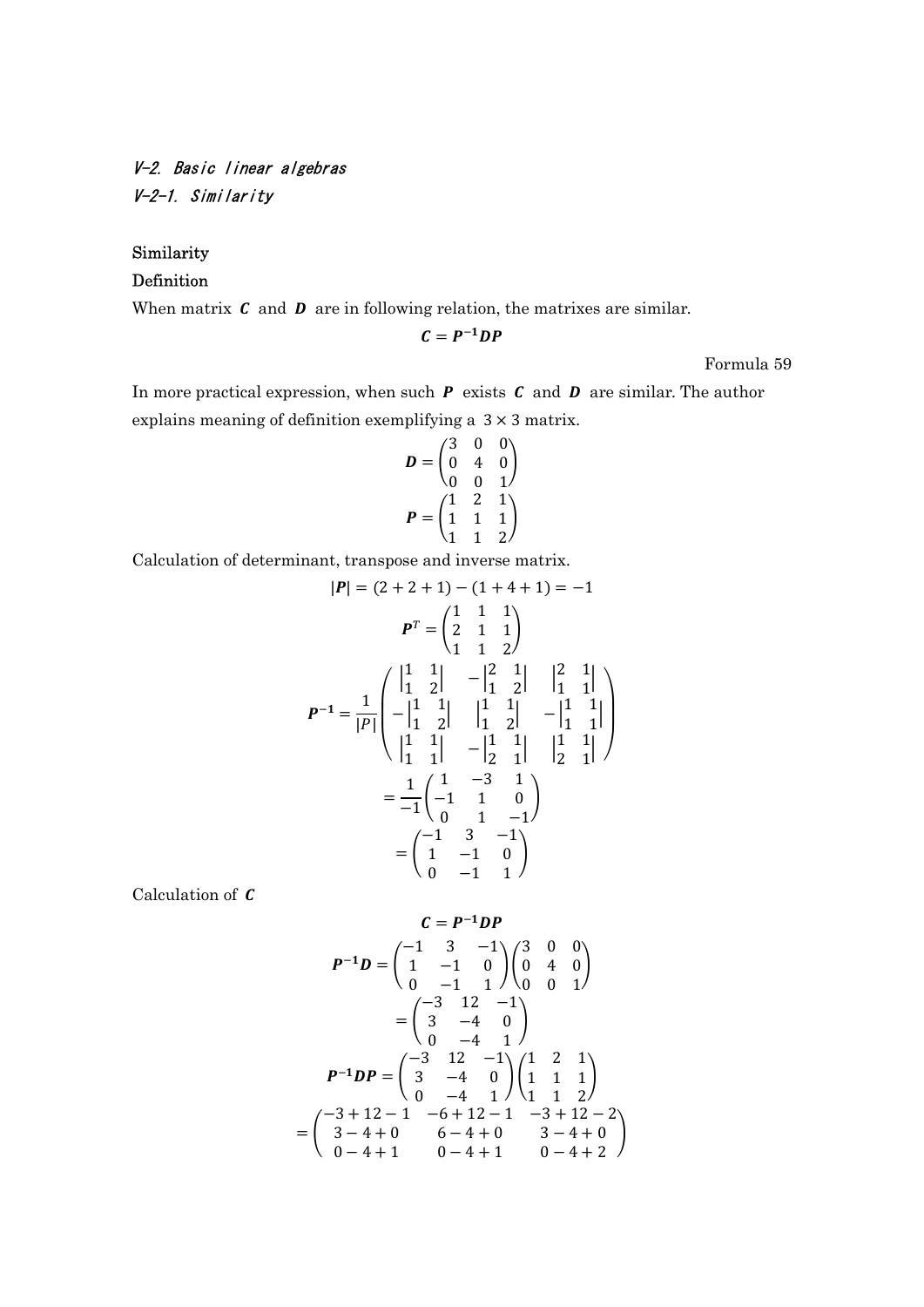$$
= \begin{pmatrix} 8 & 5 & 7 \\ -1 & 2 & -1 \\ -3 & -3 & -2 \end{pmatrix}
$$
  

$$
\mathbf{C} = \begin{pmatrix} 8 & 5 & 7 \\ -1 & 2 & -1 \\ -3 & -3 & -2 \end{pmatrix}
$$

Then, we can say that 
$$
C
$$
 and  $D$  are similar.

We can understand the meaning of definition, though we still do not understand how we can use the similarity practically. The most important practical meaning of similarity among matrix is similarity of eigen value. Eigen vectors and eigen values of  $\bm{D}$  are trivial.

$$
λ = 4,3,1
$$
  
Eigenvector  
 $λ = 4$ ,  $\begin{pmatrix} 0 \\ 1 \\ 0 \end{pmatrix} = (0 \t 1 \t 0)^T$   
 $λ = 3$ ,  $\begin{pmatrix} 1 \\ 0 \\ 0 \end{pmatrix} = (1 \t 0 \t 0)^T$   
 $λ = 1$ ,  $\begin{pmatrix} 0 \\ 0 \\ 1 \end{pmatrix} = (0 \t 0 \t 1)^T$ 

For  $\pmb{\mathcal{C}}$ 

$$
\begin{vmatrix}\n(8-\lambda) & 5 & 7 \\
-1 & (2-\lambda) & -1 \\
-3 & -3 & (-2-\lambda)\n\end{vmatrix} = 0
$$
\n
$$
\lambda^3 - 8\lambda^2 + 19\lambda - 12 = 0
$$
\n
$$
(\lambda - 4)(\lambda - 3)(\lambda - 1) = 0
$$
\n
$$
\lambda = 4, 3, 1
$$

Eigenvector

$$
\begin{pmatrix} 8 & 5 & 7 \ -1 & 2 & -1 \ -3 & -3 & -2 \ \end{pmatrix} \begin{pmatrix} x_1 \ x_2 \ x_3 \end{pmatrix} = \lambda \begin{pmatrix} x_1 \ x_2 \ x_3 \end{pmatrix}
$$

When  $\lambda = 4$ ,

$$
8x1 + 5x2 + 7x3 = 4x1
$$

$$
-1x1 + 2x2 - x3 = 4x2
$$

$$
-3x1 - 3x2 - 2x3 = 4x3
$$

$$
4x_1 + 5x_2 + 7x_3 = 0
$$
 i

$$
-x_1 - 2x_2 - x_3 = 0
$$
ii

$$
-3x_1 - 3x_2 - 6x_3 = 0
$$
 iii

 $i + 4 \times ii$ 

 $-3x_2 + 3x_3 = 0$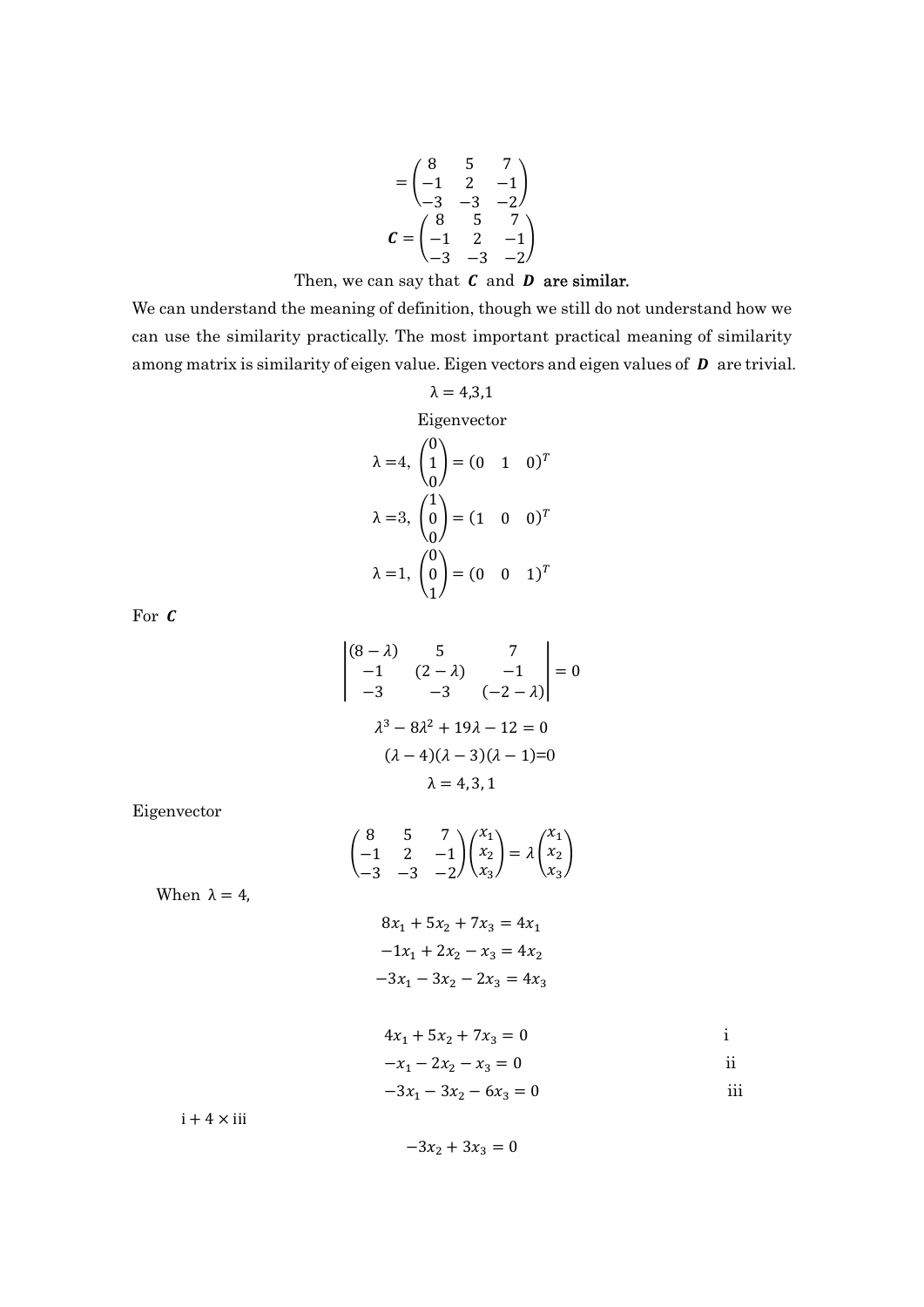Put ii' in iii

$$
-3x_1 - 9x_2 = 0
$$

$$
x_1 = -3x_2
$$
  
Eigenvalue ( $\lambda = 4$ ):  $t\begin{pmatrix} 3 \\ -1 \\ -1 \end{pmatrix}$  $t$ : arbitrary real number

When  $\lambda = 3$ 

 $8x_1 + 5x_2 + 7x_3 = 3x_1$  $-1x_1 + 2x_2 - x_3 = 3x_2$  $-3x_1 - 3x_2 - 2x_3 = 3x_3$ 

$$
5x_1 + 5x_2 + 7x_3 = 0
$$
  
\n
$$
-x_1 - x_2 - x_3 = 0
$$
  
\n
$$
-3x_1 - 3x_2 - 5x_3 = 0
$$
  
\n
$$
x_3 = 0
$$
  
\n
$$
x_1 = -x_2
$$
  
\nEigenvalue ( $\lambda = 3$ ):  $t\begin{pmatrix} 1 \\ -1 \\ 0 \end{pmatrix}$ 

When  $\lambda = 1$ ,

$$
8x_1 + 5x_2 + 7x_3 = x_1
$$
  
\n
$$
-1x_1 + 2x_2 - x_3 = x_2
$$
  
\n
$$
-3x_1 - 3x_2 - 2x_3 = x_3
$$
  
\n
$$
7x_1 + 5x_2 + 7x_3 = 0
$$
  
\n
$$
-x_1 + x_2 - x_3 = 0
$$
  
\n
$$
-3x_1 - 3x_2 - 3x_3 = 0
$$
  
\n
$$
x_2 = 0
$$
  
\n
$$
x_1 = -x_3
$$
  
\nEigen vector  $(\lambda = 1)$ : t  $\begin{pmatrix} 1 \\ 0 \\ -1 \end{pmatrix}$ 

 $\overline{1}$ 

Let us denote each eigenvector of  $D$  as follows.

$$
E_{d1} = (1 \ 0 \ 0)^{T}
$$
  
\n
$$
E_{d2} = (0 \ 1 \ 0)^{T}
$$
  
\n
$$
E_{d3} = (0 \ 0 \ 1)^{T}
$$

and eigenvector of  $C$  as follows

$$
\boldsymbol{E}_{c1} = (1 \quad -1 \quad 0)^T
$$